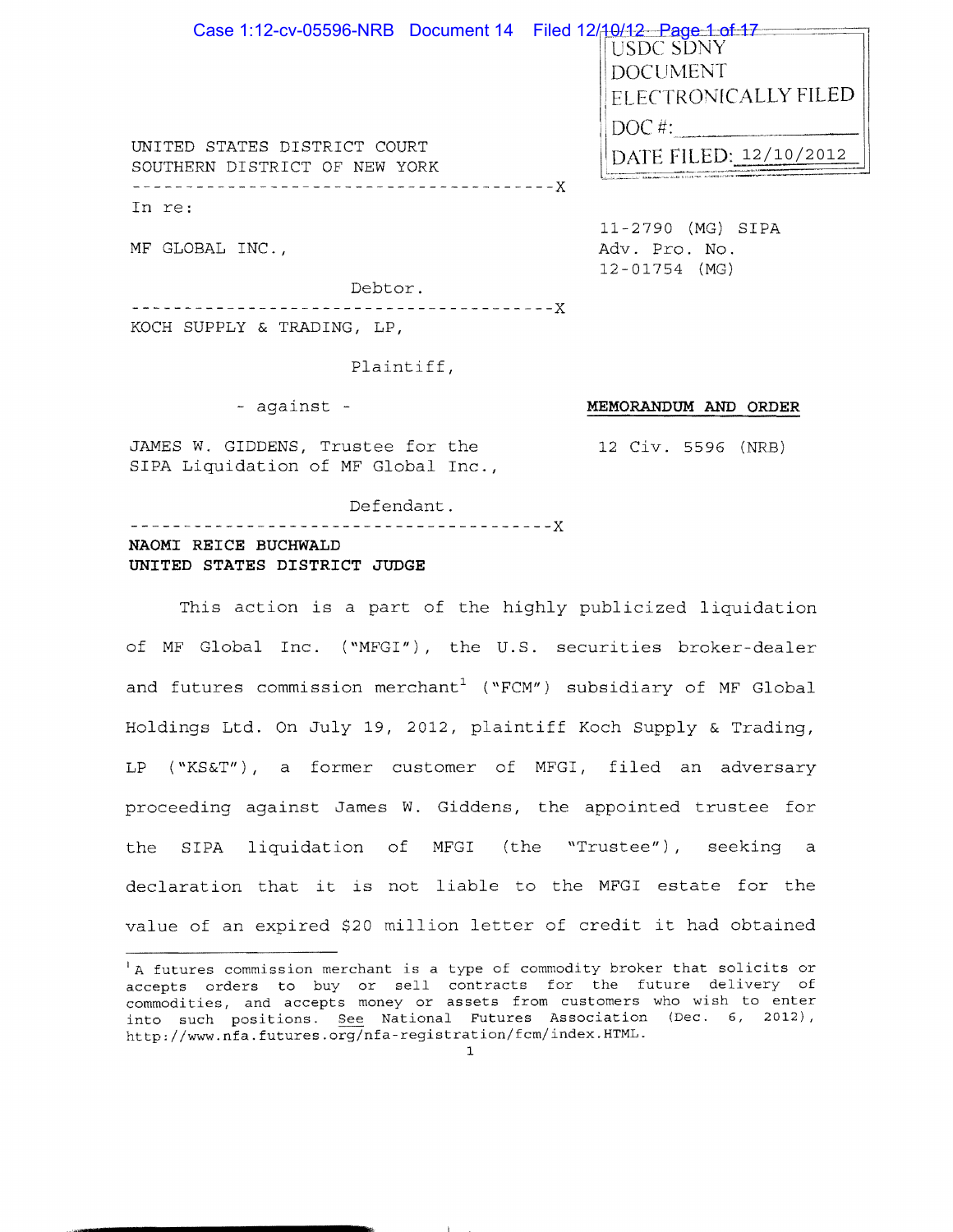## Case 1:12-cv-05596-NRB Document 14 Filed 12/10/12 Page 2 of 17

to margin its trading positions. In accordance with this Court's Amended Standing Order of Reference, dated February 1, 2012, that proceeding was referred to the U.S. Bankruptcy Court for the Southern District of New York. KS&T brings this motion to withdraw the reference to the Bankruptcy Court, pursuant to 28 U.S.C. § 157(d). For the reasons set forth below, KS&T's motion is granted and the reference is withdrawn.

## **BACKGROUND<sup>2</sup>**

#### I. **Factual Background**

Prior to MFGI's liquidation, KS&T was one of its commodity futures customers. (Mem. of Law in Opp. to Pl. at 4.) As is required in the futures markets, MFGI's commodity futures customers posted margin to secure their trading positions. Regulations promulgated by the Commodities and Futures Trading Commission ( "CFTC") designate margin funds "customer funds" and require FCMs to segregate and secure the margin funds they hold for their commodity futures customers. See 17 C.F.R. § 1.3(gg) (defining "customer funds" to include funds deposited to margin

<sup>2</sup> The following facts are derived primarily from the Memorandum of Law in Support of Motion of Koch Supply & Trading, LP to Withdraw the Reference ("Mem. of Law in Supp. of Pl."); Trustee's Memorandum of Law in Opposition to Koch Supply & Trading, LP's Motion to Withdraw the Reference ("Mem. of Law in Opp. to Pl."); the Declaration of Miriam L. Alinikoff in Support of Trustee's nt<br>Memorandum of Law in Opposition to Koch Supply & Trading, LP's Motion to Withdraw the Reference ("Alinikoff Decl.") and the exhibits annexed thereto; Reply Memorandum of Law in Support of Motion of Koch Supply & Trading, LP to Withdraw the Reference ("Reply Mem. of Law in Supp. of Pl.") and the exhibits annexed thereto; and Declaration of Jonathan P. Guy in Support of Reply Memorandum of Law in Support of Motion of Koch Supply & Trading, LP's Motion to Withdraw the Reference ("Guy Decl.") and the exhibits annexed thereto.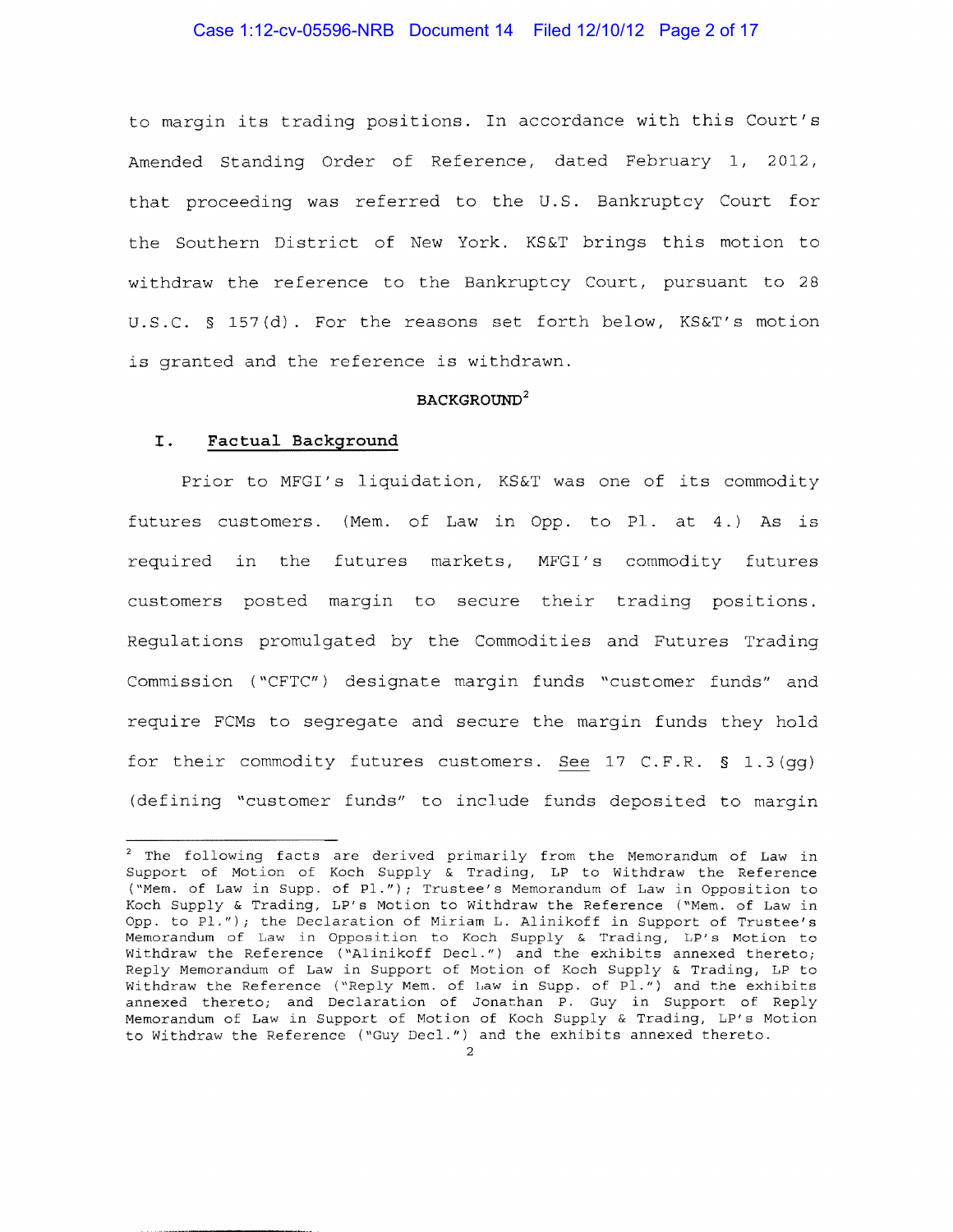trades); id. at  $\S$  1.20(b) (requiring customer funds deposited to margin trades to be segregated and separately accounted for).

Although most customers posted margin by depositing cash or securities with MFGI, KS&T was one of nine customers to post margin in the form of letters of credit. (Alinikoff Decl. Ex. D.) At issue in the instant proceeding is a \$20 million (as amended) irrevocable standby letter of credit (the "letter of credit") that KS&T obtained for MFGI's benefit from JPMorgan Chase Bank, N.A. to secure its commodity trading on foreign futures exchanges. (Mem. of Law in Supp. of Pl. at 2; Mem. of Law in Opp. to Pl. at 4.) By its terms, MFGI could only draw upon the letter of credit by presenting a signed claim for payment to JPMorgan on or before its expiration date, accompanied by a written statement that KS&T was in breach of, or failed to pay amounts due in accordance with, the terms of its customer agreement with MFGI. (Alinikoff Decl. Ex. D., at 1.) The letter of credit expired on December 31, 2011, two months after the filing date of MFGI's liquidation. (Id. at 3.) The parties do not dispute that, as of its expiration date, neither MFGI nor the Trustee had drawn upon the letter of credit.

On October 31, 2011, MF Global and its finance subsidiary, MF Global Finance USA Inc., filed voluntary petitions for relief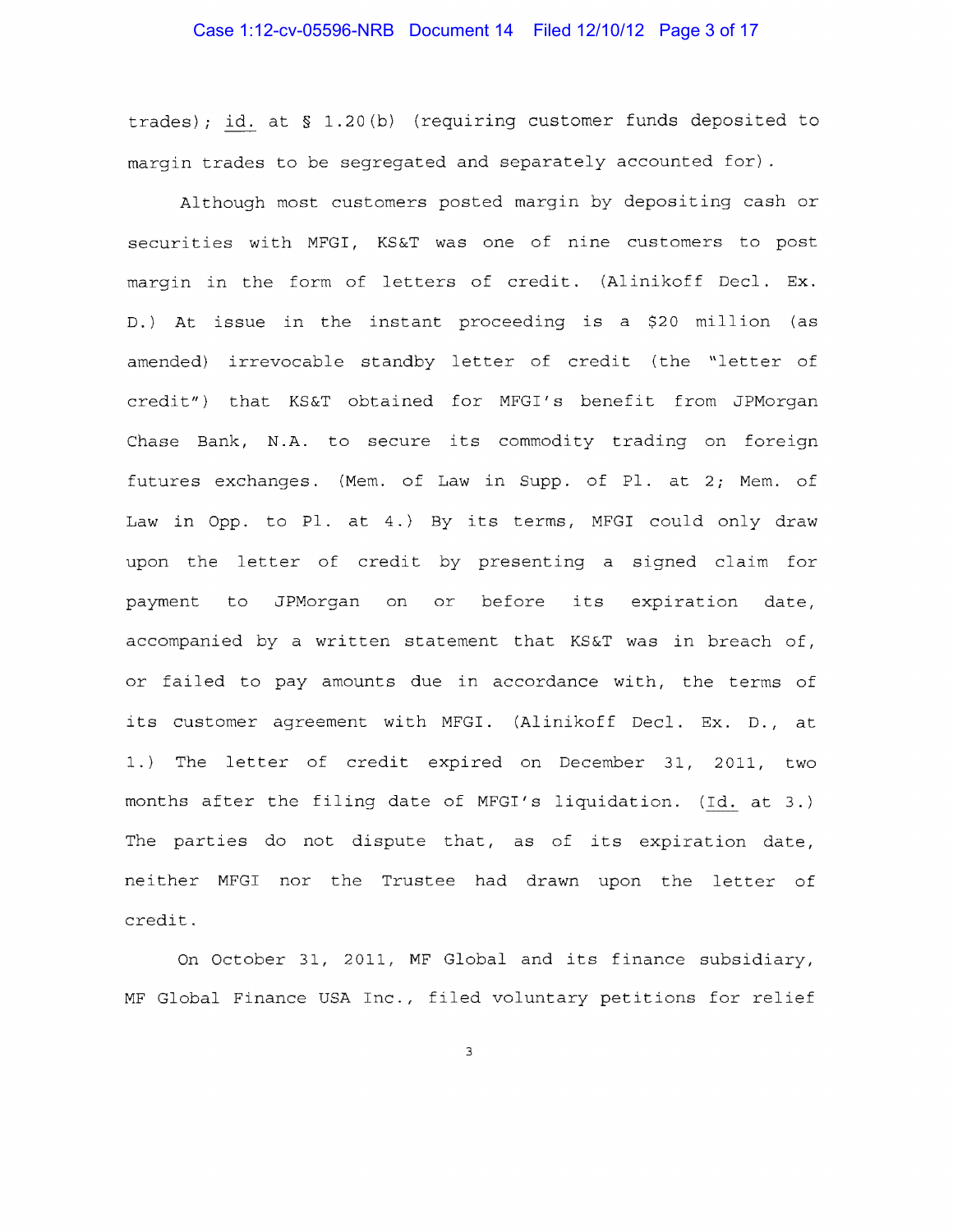# Case 1:12-cv-05596-NRB Document 14 Filed 12/10/12 Page 4 of 17

under Chapter 11 of the U.S. Bankruptcy Code. (Reply Mem. of Law in Supp. of Pet. Ex. 1, at 2.) The same day, the Securities Investor Protection Corporation (the "SIPC") commenced a proceeding to liquidate MFGI under SIPA<sup>3</sup> in the U.S. District Court for the Southern District of New York. (Id.) The Hon. Paul Α. Engelmayer entered an order therein granting SIPC's application, appointing defendant James W. Giddens the SIPA Trustee for the liquidation of MFGI's business, and removing the case to the U.S. Bankruptcy Court for the Southern District of New York (the "Bankruptcy Court"), pursuant to 15 U.S.C. § 78eee(b)(4). (See Order, Securities Investor Protection Corp. v. MF Global, Inc., Case No. 11-7750 (PAE) (S.D.N.Y. Oct. 31, 2011), Alinikoff Decl. Ex. B; Mem. of Law in Opp. to Pet. at 3.)

On November 23, 2011, the Bankruptcy Court entered an Order approving the Trustee's application to establish a claims process by which MFGI's customers could apply to receive a pro rata portion of any customer property held by MFGI as of the filing date. See Order, In re MF Global Inc., No. 11-2790 (MG) SIPA (Bankr. S.D. Nov. 23, 2011), Dkt. No. 423, Alinikoff Decl. Ex. I. The Order established, inter alia, a bar date of January 31, 2012 (the "bar date") by which customers were required to file claims to their share of MFGI's customer property. Id.

<sup>&</sup>lt;sup>3</sup> As a registered securities broker-dealer, MFGI was subject to regulation by the Securities and Exchange Commission ("SEC"), as well as the Security Protection Investor Act ("SIPA").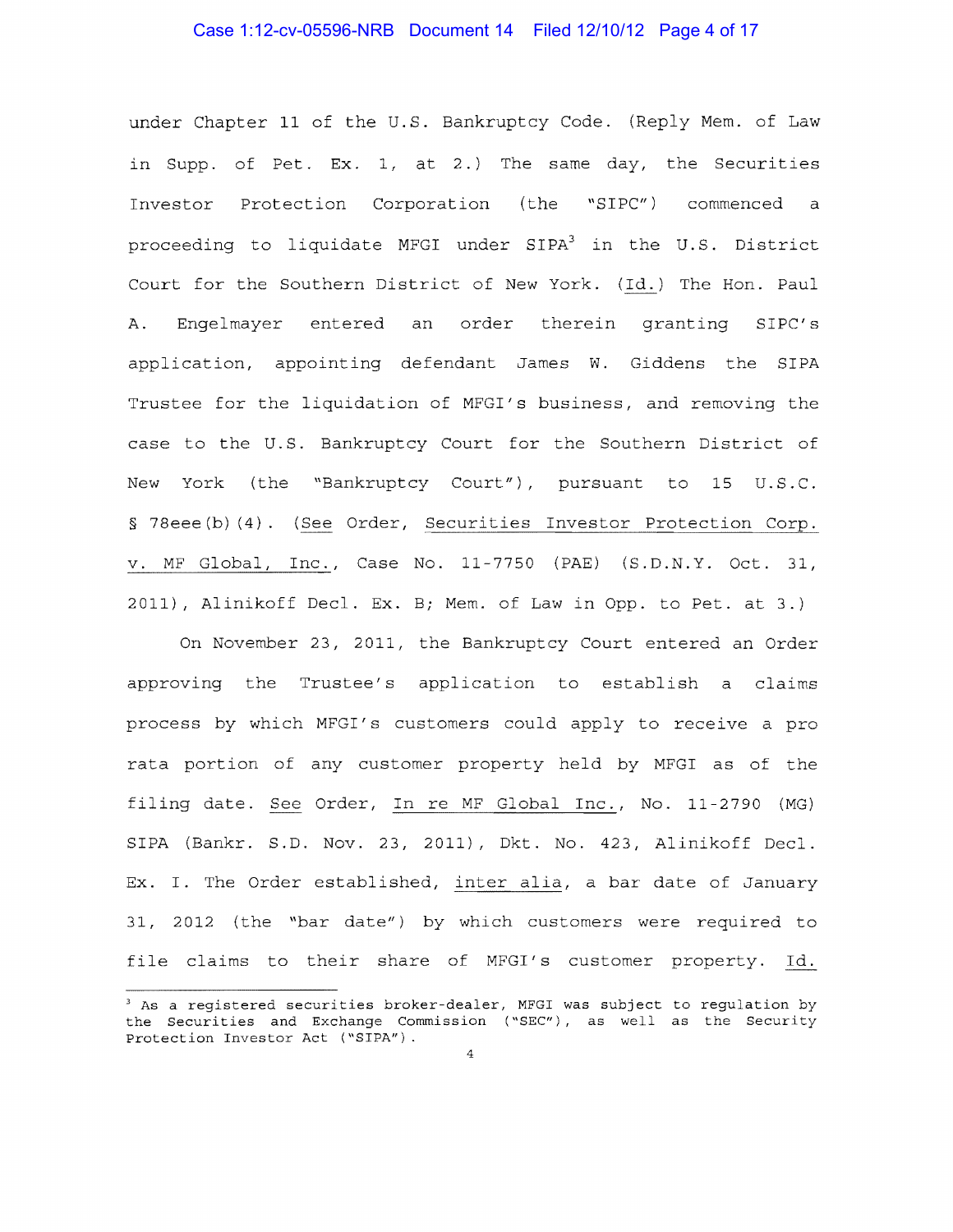#### Case 1:12-cv-05596-NRB Document 14 Filed 12/10/12 Page 5 of 17

Because neither MFGI nor the Trustee had presented or drawn upon KS&T's letter of credit as of its expiration date, and since KS&T' s January 31, 2012 account statements from MFGI indicated it had no property or positive trade equity in its customer accounts for trading on foreign exchanges, KS&T did not believe it had reason to file a commodity futures customer claim before the bar date.<sup>4</sup> (Mem. of Law in Supp. of Pet. at 2; see Addendum to Commodity Futures Customer Claim of KS&T, Alinikoff Decl. Ex. F, at 2.)

The instant dispute stems from the Trustee's subsequent determination that KS&T had a liability to the MFGI estate in connection with the expired letter of credit. Specifically, on March 1, 2012, the Trustee advised KS&T for the first time that he believed the letter of credit was "customer property," as that term is defined for purposes of FCM liquidation under 17 C.F.R. § 190.08(a) $(1)(i)(E)$ , and thus the expiration of the letter of credit effected an unauthorized post-filing date transfer of customer property to KS&T, avoidable by the Trustee

 $^4$  Indeed, as counsel for KS&T informed the Court at oral argument, KS&T instructed MFGI to transfer its trading positions to another FCM one full year before the bar date, and much of that transfer had occurred by October 31, 2011. See Tr. of Oral Arg. at  $2:23-3:15$ ,  $3:24-4:3$ , Koch Supply & Trading, LP v. Giddens, No. 12 Civ. 5596 (S.D.N.Y. Nov. 20, 2012) (hereinafter "Tr."). However, despite instructions from KS&T to complete the transfer prior to the filing date, MFGI did not finalize the transfer until November 1, 2011. Id. at 3:10-15. Thus, but for MFGI's failure to timely process its request, KS&T would have had no open positions whatsoever with MFGI as of the filing date.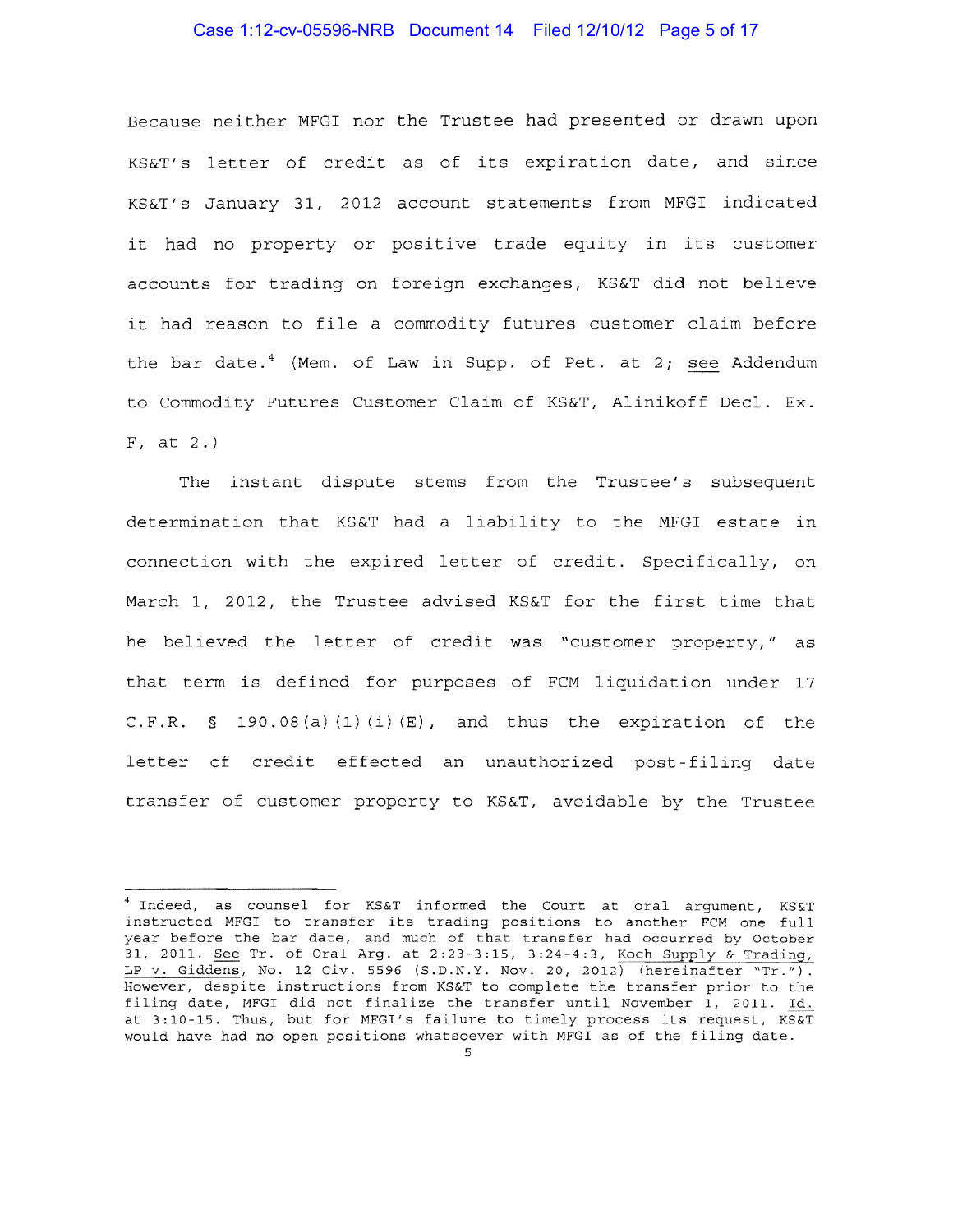# Case 1:12-cv-05596-NRB Document 14 Filed 12/10/12 Page 6 of 17

pursuant to 11 U.S.C. §§ 549 and 764. (Addendum to Commodity Futures Customer Claim of KS&T, Alinikoff Decl. Ex. F, at 3.)

As a result, KS&T filed a "protective" customer claim with the Trustee on April 5, 2012, in order to preserve its rights to receive a pro rata share of customer property in the SIPA liquidation, should the Trustee recover any property on account of the letter of credit. (Mem. of Law in Supp. of Pet. at 3 n.1.) KS&T further contested the Trustee's theory by attaching an addendum to its customer claim, refuting any liability to the MFGI estate for the value of the expired letter of credit. (See Addendum to Commodity Futures Customer Claim of KS&T, Alinikoff Decl. Ex. F, at 2.)

The Trustee issued his notice of determination of KS&T's customer claim on June 22, 2012. (See Alinikoff Decl. Ex. G.) Because KS&T filed its "protective" claim after the bar date of January 31, 2012, the Trustee summarily denied its claim to any pro rata share of MFGI's customer property as untimely. (Id. at 1.) He also affirmed his earlier determination that the letter of credit constituted "customer property," subject to ratable distribution in the liquidation proceeding under 11 U.S.C. § 766 (h) , and thus found KS&T liable to the MFGI estate in the amount of \$20 million. (Id. at 2.)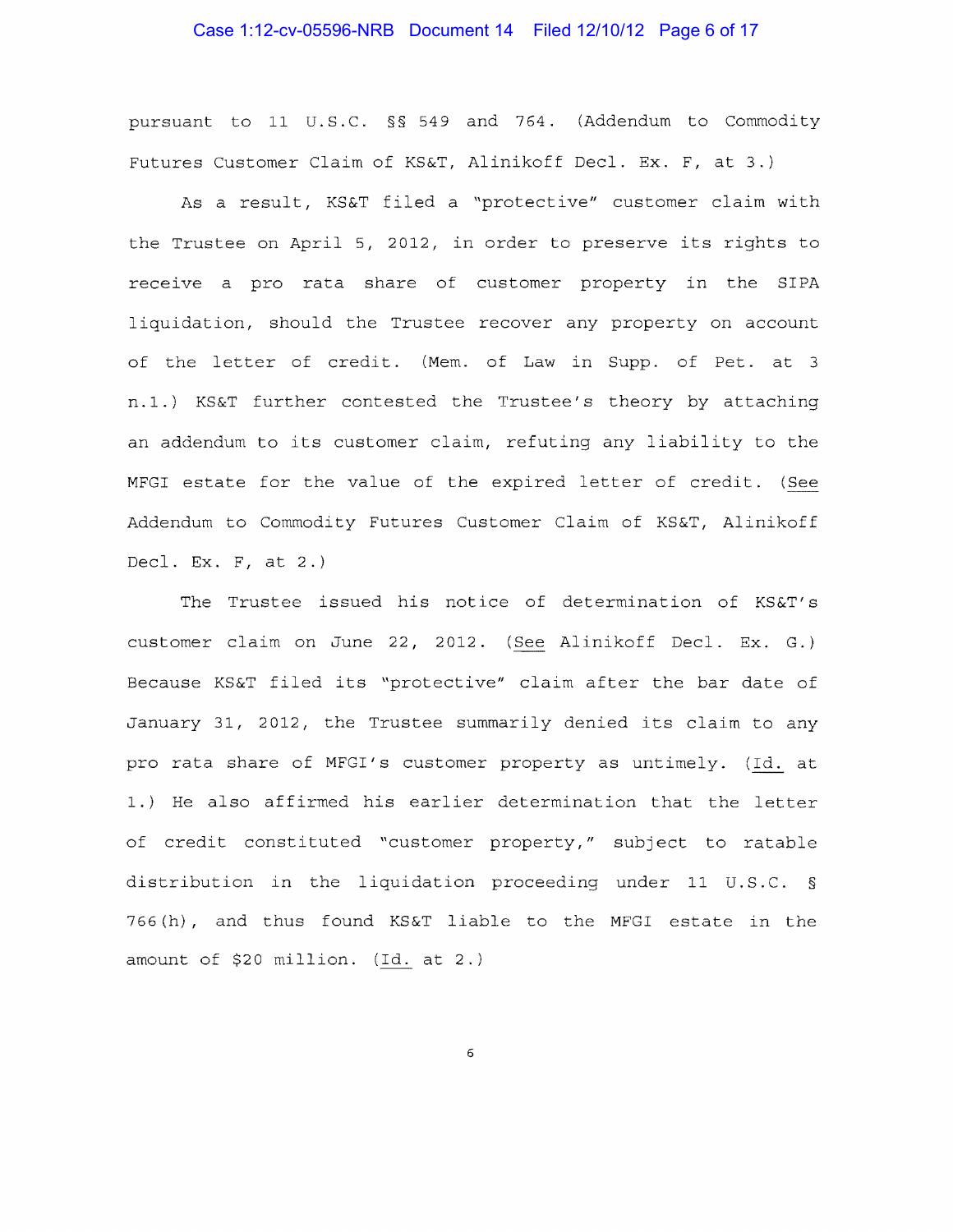## **II. Procedural Background**

On July 19, 2012, KS&T commenced an adversary proceeding against the Trustee, seeking a declaratory judgment that it does not have any liability to the MFGI estate in connection with the expired letter of credit. (See Complaint for Declaratory Judgment, No. 11 2790 (MG) SIPA (Bankr. S.D. July 19, 2012), Alinikoff Decl. Ex. J.) In accordance with this Court's Amended Standing Order of Reference, dated February 1, 2012, that proceeding was automatically referred to the Bankruptcy Court for determination in conjunction with the SIPA liquidation proceeding. See In re: Standing Order of Reference Re: Title 11, 12 Misc. 0032 (S.D.N.Y. Feb. 1, 2012). On July 20, 2012, KS&T filed the instant motion to withdraw the reference of the adversary proceeding to the Bankruptcy Court, pursuant to 28 u.s.c. § 157(d).

#### **DISCUSSION**

Notwithstanding this Court's standing order for automatic reference of liquidation-related cases to the Bankruptcy Court, the district court is authorized to withdraw the reference, in whole or in part, in appropriate circumstances. See 28 U.S.C. § 157 (d) (2005). In particular, § 157 (d) sets forth two bases for withdrawal of the reference. First, the statute provides for mandatory withdrawal where the underlying proceeding requires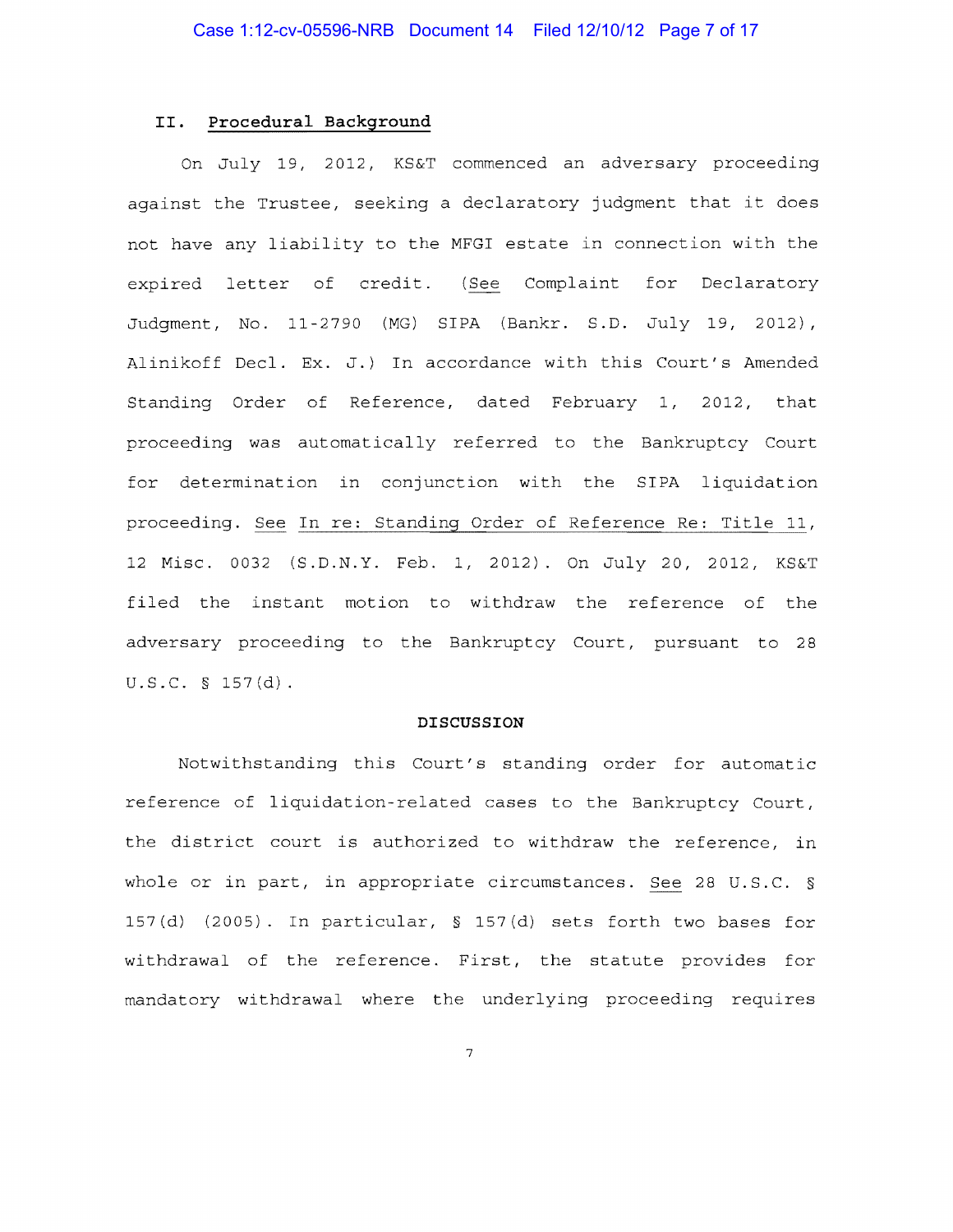# Case 1:12-cv-05596-NRB Document 14 Filed 12/10/12 Page 8 of 17

consideration of non-bankruptcy federal laws that regulate interstate commerce. Id. The statute provides an additional, permissive basis for withdrawal of the reference for "cause shown." Id. KS&T moves for withdrawal of the reference under both provisions.

## I. Mandatory Withdrawal

#### 1. Legal Standard

Section 157(d) mandates withdrawal of the reference if the district court determines that "resolution of the proceeding requires consideration of both title 11 and other laws of the United States regulating organizations or activities affecting interstate commerce." Id. The Second Circuit construes this provision narrowly, requiring withdrawal of the reference only where "substantial and material consideration of non-Bankruptcy Code federal [law] is necessary for the resolution of the proceeding." In re Ionosphere Clubs, Inc., 922 F.2d 984, 995 (2d  $Cir. 1990)$ .

 $\mathbf{A}$ proceeding requires "substantial and material consideration" of non-bankruptcy federal laws when the court must engage in "significant interpretation, as opposed to simple application," of those laws. See Picard v. Flinn Investments, LLC, 463 B.R. 280 (S.D.N.Y. 2011); In re Gaston & Snow, 173 B.R. 302 (S.D.N.Y. 1994). Withdrawal of the reference in that case is

 $\mathbf{8}$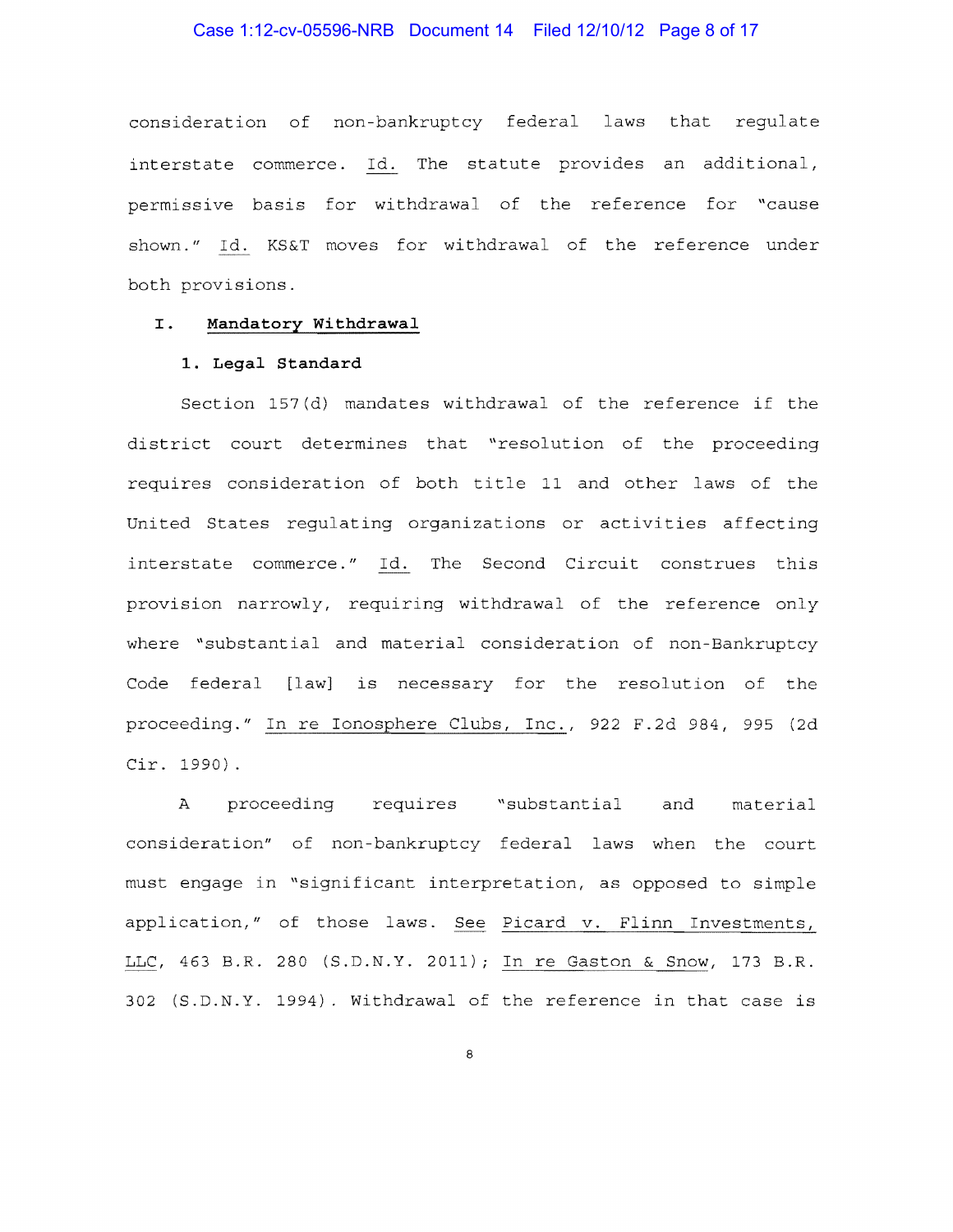# Case 1:12-cv-05596-NRB Document 14 Filed 12/10/12 Page 9 of 17

mandatory, regardless of whether the bankruptcy judge is familiar with the non-bankruptcy federal law. See Picard v. JPMorgan Chase & Co., 454 B.R. 307, 316 (S.D.N.Y. 2011). Furthermore, "the burden of establishing a right to mandatory withdrawal is more easily met" where matters of first impression are concerned. See Bear Sterns Secs. Corp. v. Gredd, No. 01 Civ. 4379, 2001 WL 840187, at \*2 (S.D.N.Y. July 25, 2001); Mishkin v. Ageloff, 220 B.R. 784, 786 (S.D.N.Y. 1998).

### 2. Analysis

In order to conclude that withdrawal of the reference is mandatory, we must find that KS&T's adversary proceeding necessitates significant interpretation of a non-bankruptcy federal law. The other law primarily at issue here is 17 C.F.R. 190.08(a)(i)(1)(E), a CFTC regulation that defines "customer property" for purposes of FCM liquidation to include the "full proceeds of a letter of credit" acquired or held to margin a commodity contract. See 17 C.F.R. 190.08(a)(i)(1)(E) (2012) ("Regulation 190.08(a)(i)(1)(E)").

KS&T argues primarily that resolution of its adversary proceeding requires significant interpretation of Regulation 190.08(a)(i)(1)(E), which it submits is a non-bankruptcy federal law, and may require as well examination of the CFTC Commentary to the regulation. (Mem. of Law in Supp. of Pl. at 6.) In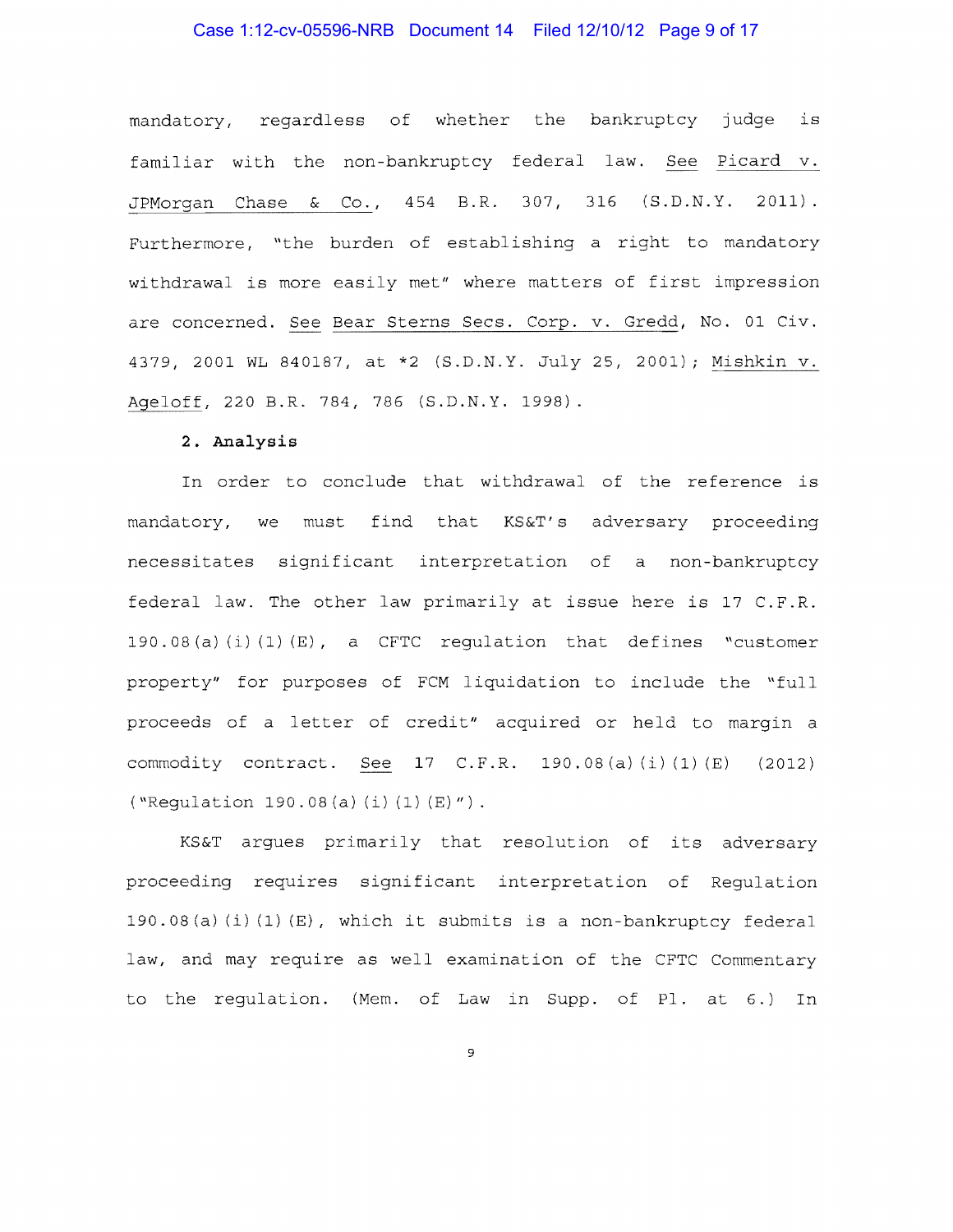## Case 1:12-cv-05596-NRB Document 14 Filed 12/10/12 Page 10 of 17

response, the Trustee contends that Regulation 190.08(a)(i)(1)(E) is not an "other" law because it was intended to implement the provisions of the Bankruptcy Code, and thus it is "effectively" part of title 11. (Mem. of Law in Opp. to Pl. at 10.) The Trustee further arques that, even if we conclude that Regulation 190.08(a)(i)(1)(E) is a non-bankruptcy law, resolution of KS&T's proceeding would not require substantial and material consideration of it because a straightforward application of its plain language compels a decision favoring the Trustee. (Mem. of Law in Opp. to Pl. at 7.)

The Trustee's arguments in opposition to KS&T's motion are flawed in a number of respects. First, his assertion that Requlation  $190.08(a)(i)(1)(E)$  does nothing more than implement the provisions of title 11 is unsupportable. Notably, although title 11 contains a definition of "customer property," see 11 U.S.C. § 761(10), the Commodity Exchange Act (the "CEA") authorizes the CFTC to add to, or subtract from, that definition when promulgating regulations to govern FCM liquidations. See 7 U.S.C.  $\S$  24(a)(1) (2012) ("Notwithstanding title 11, the [CFTC] may provide . . . by rule or regulation . . . that certain cash, securities, other property, or commodity contracts are to be included in or excluded from customer property."). Thus, when the CFTC enacted Regulation 190.08 to specifically define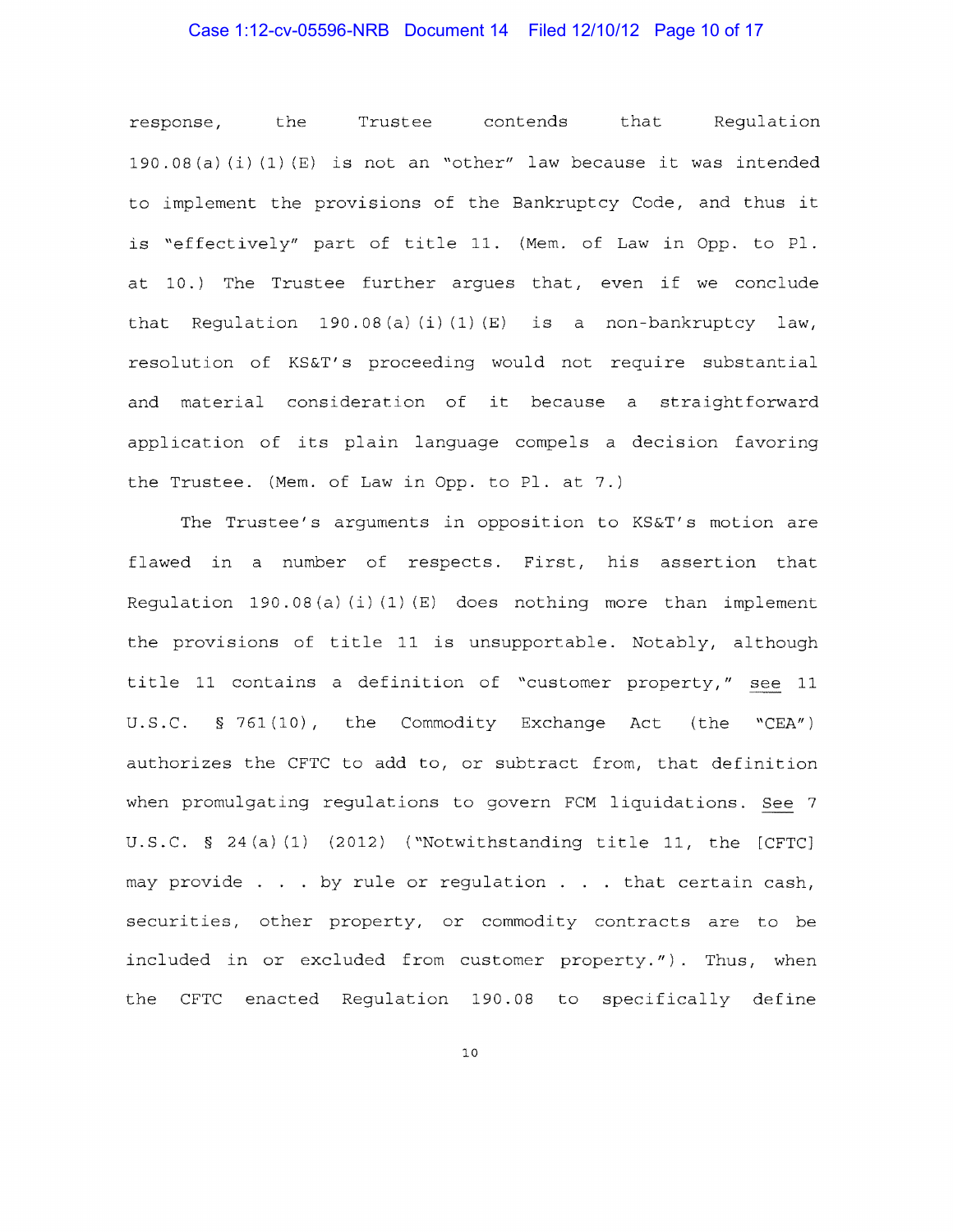# Case 1:12-cv-05596-NRB Document 14 Filed 12/10/12 Page 11 of 17

"customer property" for purposes of FCM liquidation, it did so pursuant to the CEA, a non-bankruptcy federal statute. See 7 U.S.C.  $\S 24(a)$ . In fact, the CFTC interprets the CEA's grant of authority "[n] otwithstanding title 11" to mean it is in no way constrained by the boundaries of title 11 when promulgating such regulations. See Tr. at 33:12 16, 33:23-34:3. For these reasons, it is clear that Requlation  $190.08(a)$  (i) (1) (E) is a nonbankruptcy federal regulation enacted pursuant to title 7, and therefore constitutes an "other law" for purposes of § 157(d).

Moreover, KS&T's adversary proceeding necessitates interpretation of a portion of Regulation  $190.08$  (a) (i) (1) (E) that is not redundant, nor derivative of title 11's definition of "customer property." Indeed, the definitions are different. Section 761(10) of title 11 defines "customer property" to include "cash, a security, or other property, or proceeds of such cash, security, or property, received, acquired, or held by or for the account of the debtor  $\ldots$  including  $\ldots$  property received, acquired, or held to margin, guarantee, secure, purchase, or sell a commodity contract." 11 U.S.C.  $\S$  761(10)(A)(i). By contrast, Regulation 190.08(a)(i)(1)(E) provides:

Customer property includes  $\ldots$  (i) All cash, securities, or other property or the proceeds of such cash, securities, or other property received, acquired, or held by or for the account of the debtor  $\dots$  which is:  $\dots$  (E) The full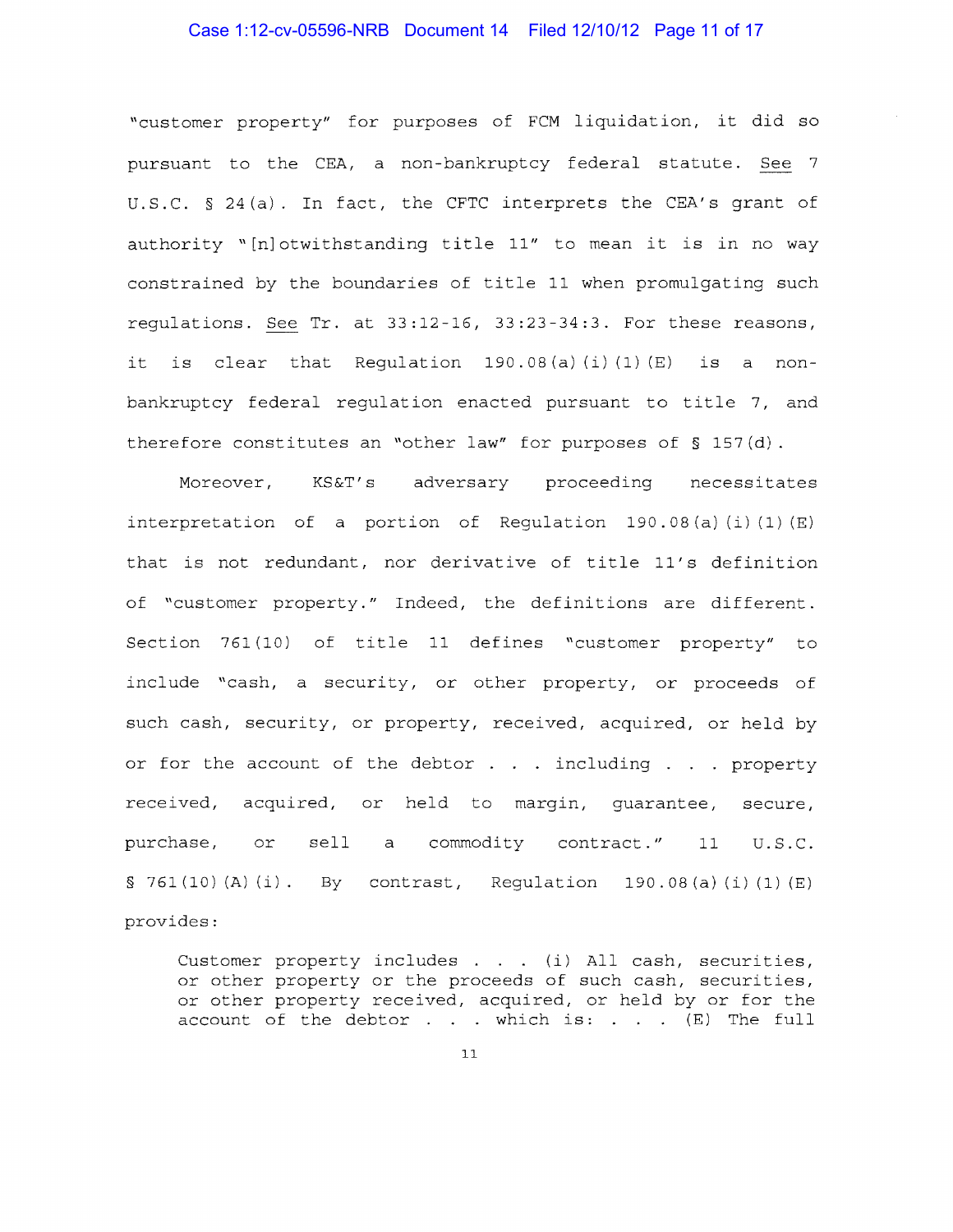proceeds of a letter of credit if such letter of credit was received, acquired or held to margin, guarantee, secure, purchase or sell a commodity contract.

17 C.F.R. § 190.08(a)(i)(1)(E). To support his argument that the expiration of the \$20 million letter of credit is an avoidable transfer, the Trustee relies specifically on the phrase "full proceeds of a letter of credit," which appears nowhere in title 11. (See Mem. of Law in Opp. to Pl. at 7.) As a result, the reviewing court cannot merely interpret the definition of "customer property" as it appears in 11 U.S.C. § 761(10) in order to determine whether the Trustee can prevail. That conclusion is further supported by the Trustee's concession at oral argument that he could not maintain his determination of KS&T' s liability without the language that appears exclusively in Regulation 190.08 (a) (i) (1) (E). See Tr. at 25:15-18 ("If every other regulatory scheme and statute were in effect except for the 190 regulations enacted by the CFTC, I would concede that we would not be able to do what we are attempting to do here.").

Second, the Trustee's argument that straightforward application of Requlation 190.08(a)(i)(1)(E)'s "plain language" supports his determination of KS&T's liability is overly simplistic. (See Mem. of Law in Opp. to Pl. at 7.) At a minimum, the reviewing court will have to determine whether the phrase "full proceeds" encompasses the face value of the letter of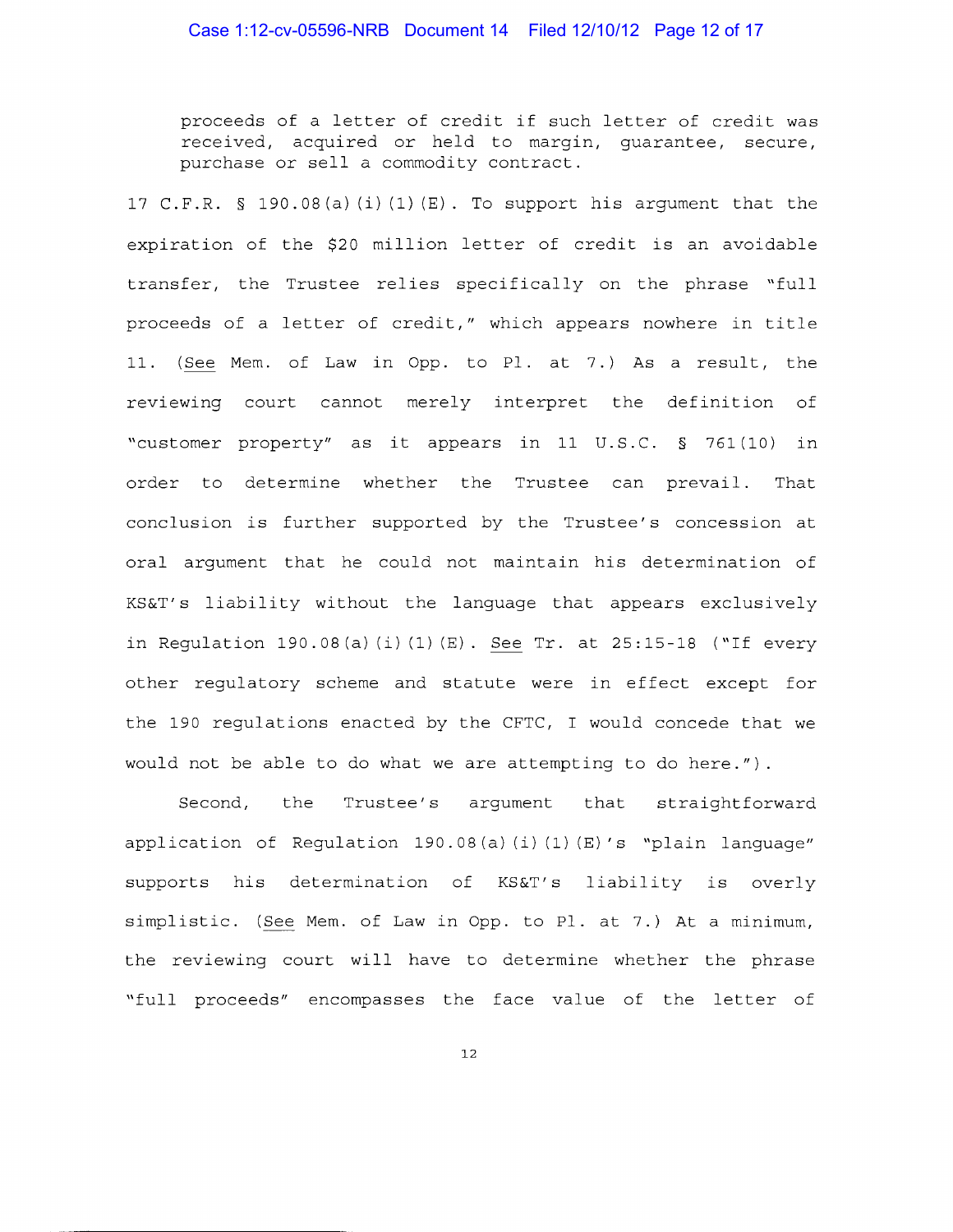# Case 1:12-cv-05596-NRB Document 14 Filed 12/10/12 Page 13 of 17

credit, a fact evidenced by the Trustee's heavy reliance on the CFTC Commentary to support his determination. (See id. at 9 (citing CFTC Commentary to the Part 190 Regulations, 48 Fed. Reg. 4816 (Mar. 1, 1983)) Regardless of CFTC intent, the regulation speaks only in terms of "full proceeds," and not "face value." As a result, more than a simple and straightforward application of the language of Regulation 190.08(a)(i)(1)(E) would be required for the Trustee to prevail.

Another issue the reviewing court will have to resolve is whether the regulation puts customers on sufficient notice that the face value of a standby letter of credit held to margin a commodity contract could be designated customer property. As counsel for the CFTC admits, "proceeds" has a "usual" meaning: "something that results or accrues; the total amount derived from a sale or other transaction." See CFTC Br. in Supp. of the Trustee's Mot. for Summ. J. at 9, In re MF Global Inc., No. 11 2790 (MG) SIPA, Adv. Pro. No. 12-1754 (Bankr. S.D. Nov. 16, 2012), Dkt. No. 40. The CFTC interprets the requisite "transaction" here to be the posting of the letter of credit as margin. See Tr. at 49:18-50:2. However, a customer who has not read the CFTC Commentary to Requlation 190.08(a)(i)(1)(E) may not understand that the CFTC intended "full proceeds" to mean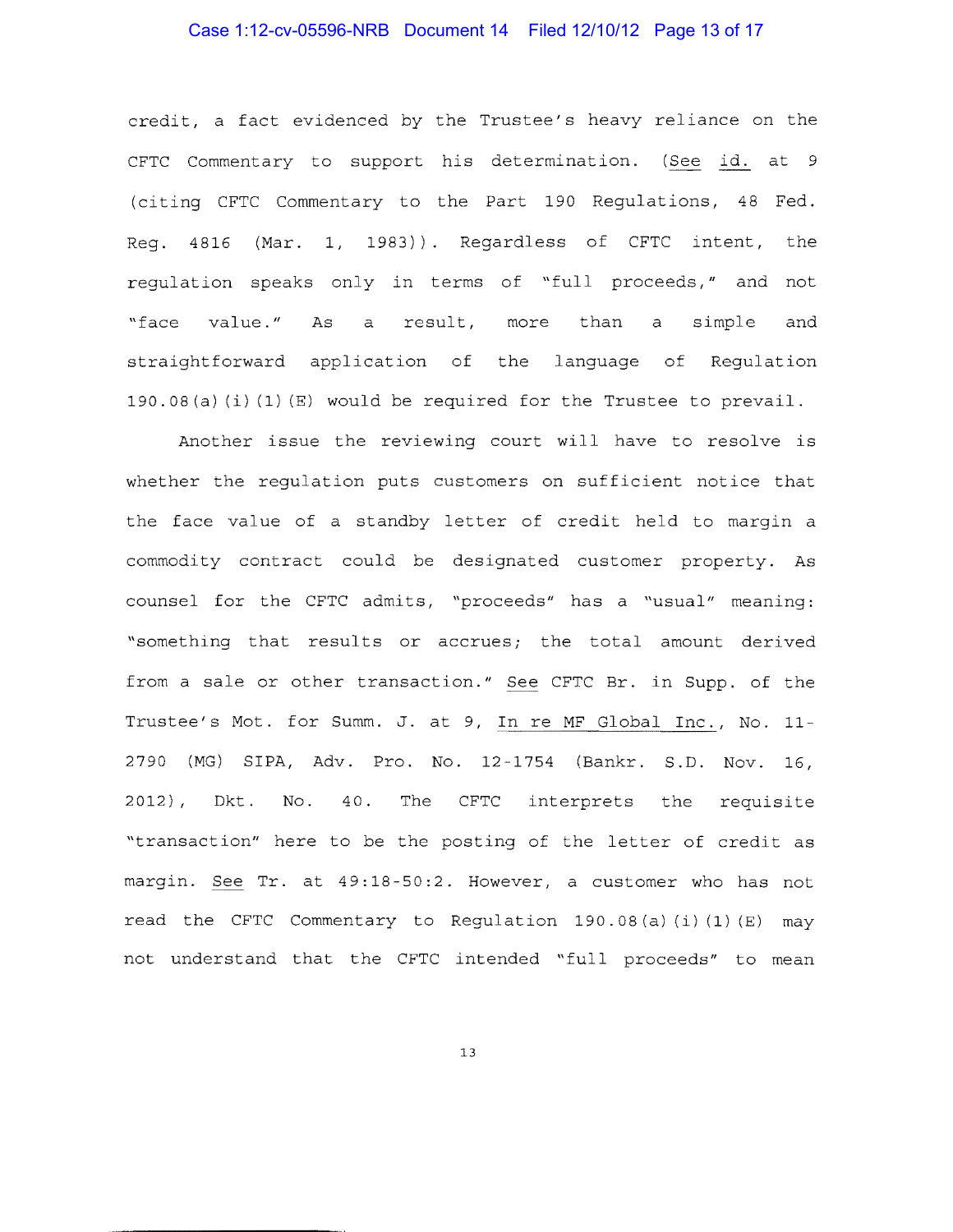# Case 1:12-cv-05596-NRB Document 14 Filed 12/10/12 Page 14 of 17

"face value" merely because a standby letter of credit, undrawn and undefaulted, was posted as margin.

Furthermore, assuming the regulation encompasses the face value of the letter of credit, the reviewing court will have to determine whether the Trustee's interpretation of Regulation 190.08(a)(i)(1)(E) would permit him to collect \$20 million from KS&T directly. This may necessitate interpretation of the CFTC Commentary, which requires the Trustee to "draw the full value of a letter of credit posted as margin and treat the funds received as customer property, irrespective" of its terms. 48 Fed. Reg. at 8718. As it is unclear from the CFTC Commentary how the Trustee could "draw" on an expired, undefaulted letter of credit, a third question for the reviewing court to consider is whether the Commentary even contemplates expired letters of credit. The Trustee argues little more than that, "once a liquidation occurs, the Bankruptcy Code's distribution scheme predominates." (See Mem. of Law in Opp. to Pet. at 8.) We simply cannot conclude that the logistical operation of such a "distribution scheme" constitutes a straightforward application of Requlation  $190.08(a) (i) (1) (E)$ .

Thus, KS&T's adversary proceeding presents at least three novel issues of non-bankruptcy statutory interpretation with which a reviewing court will have to contend: first, whether the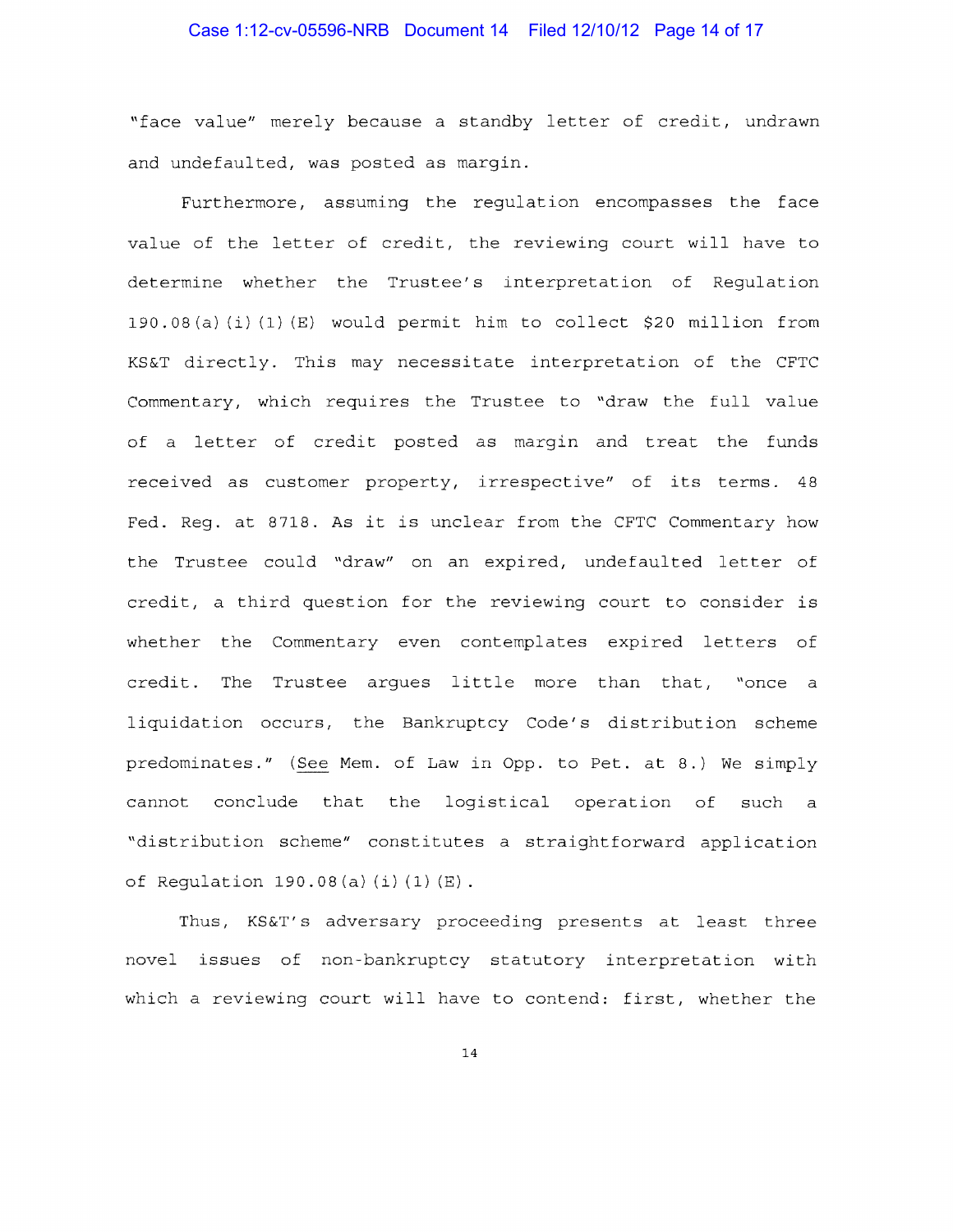## Case 1:12-cv-05596-NRB Document 14 Filed 12/10/12 Page 15 of 17

meaning of "full proceeds" in Regulation 190.08(a)(i)(1)(E) encompasses the face value of an otherwise undefaulted standby letter of credit; second, whether the regulation provides sufficient notice to commodity futures customers that the face value of such letters of credit could be designated customer property; and third, whether the CFTC Commentary to the regulation contemplates the avoidability of an expired letter of credit.

We note that KS&T further argues that it is entitled to mandatory withdrawal because its adversary proceeding requires determination of  $(1)$  whether Regulation 190.08 $(a)$   $(i)$   $(1)$   $(E)$ conflicts with the CEA's prohibition on the CFTC's regulation of bank products; and (2) whether the CFTC's interpretation of Regulation 190.08 (a) (i) (1) (E) exceeds its rulemaking authority under the CEA. (See Mem. of Law in Supp. of Pl. at 6-7.) However, our analysis above renders it unnecessary to examine whether those issues require significant interpretation of "other laws" of the United States. Having determined that the resolution of KS&T's adversary proceeding will necessitate  $significant$  interpretation of 17 C.F.R 190.08(a)(i)(1)(E), a non-bankruptcy federal law that regulates interstate commerce, we hereby withdraw the reference of KS&T's adversary proceeding to the Bankruptcy Court, pursuant to§ 157(d).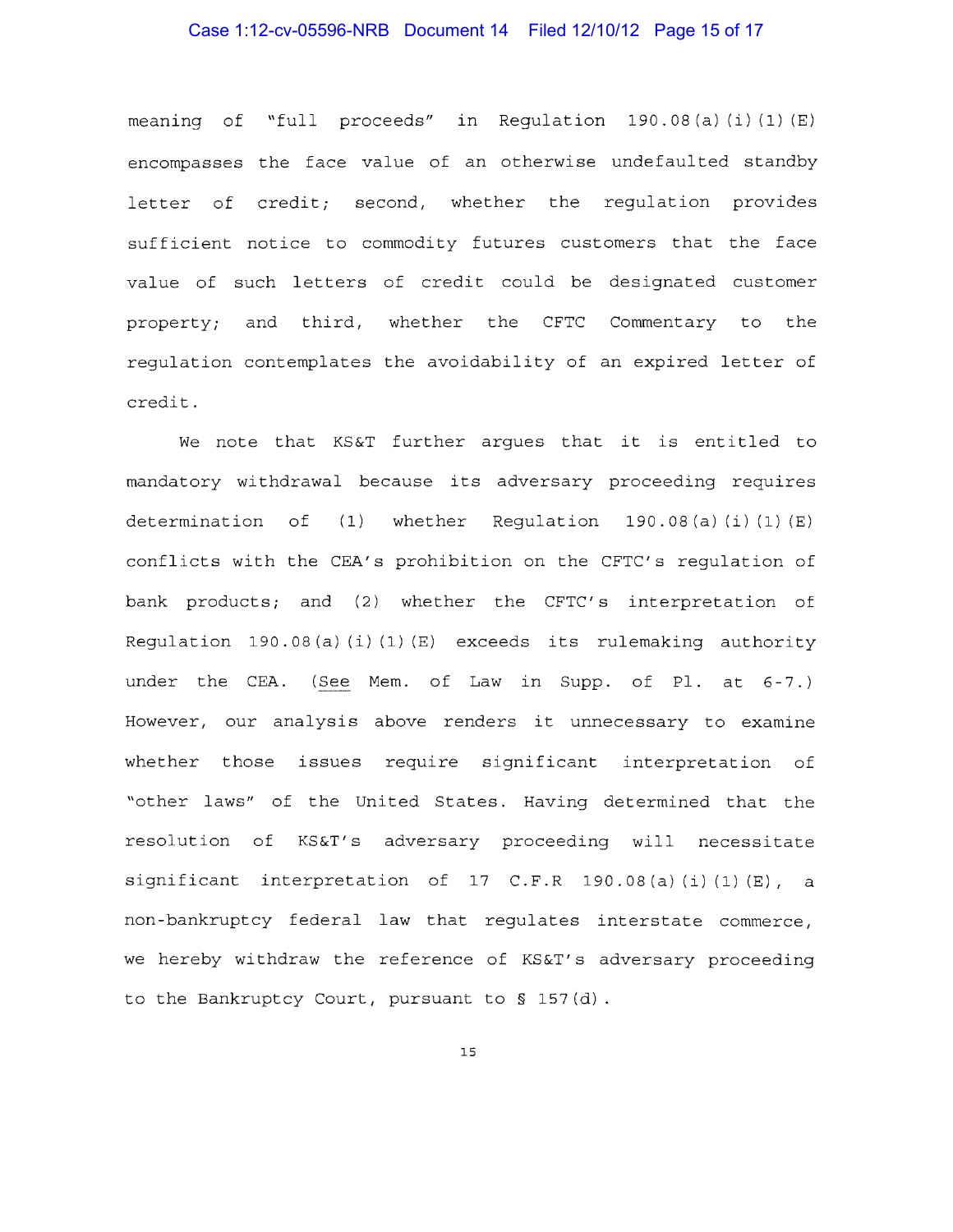# II. Permissive Withdrawal

Since we withdraw the reference from the Bankruptcy Court under the mandatory withdrawal provision of  $\S$  157(d), there is no need to determine whether KS&T is entitled to permissive withdrawal for cause shown.

#### CONCLUSION

For the aforementioned reasons, KS&T's motion to withdraw the reference from the U.S. Bankruptcy Court for the Southern District of New York is granted and the reference is hereby withdrawn.

#### SO ORDERED.

DATED: New York, New York December 10, 2012

 $\alpha_{\mu}$ 

NAOMI REICE BUCHWALD UNITED STATES DISTRICT JUDGE

Copies of the foregoing Order have been mailed on this date to the following:

Jonathan P. Guy, Esq. James W. Burke, Esq. Orrick, Herrington & Sutcliffe LLP Columbia Center 1152 15th Street, N.W. Washington, D.C. 20005